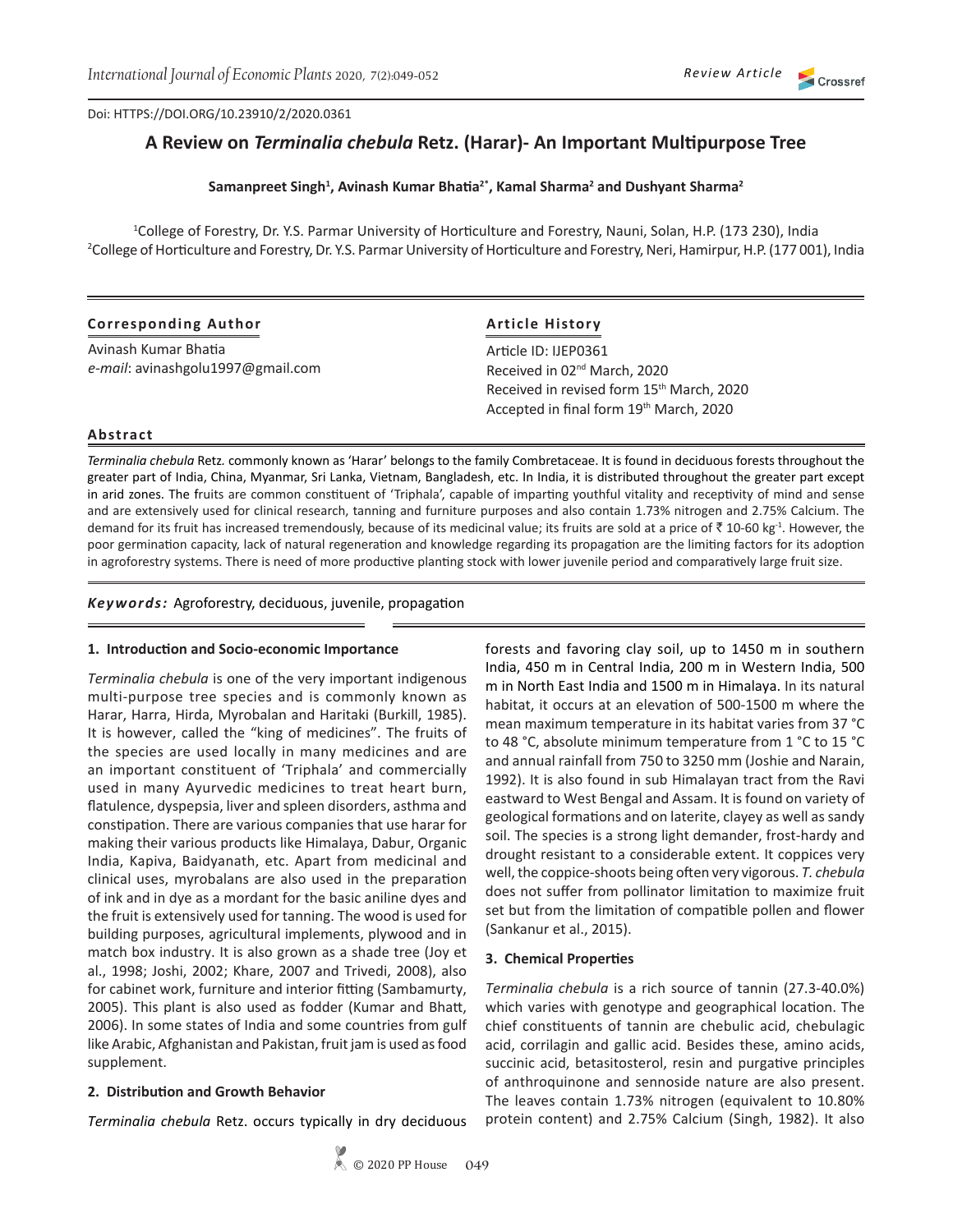consists of nutrients such as vitamin C, protein, amino acids and minerals (Mahesh et al., 2007). Some carbohydrates are also present like glucose, sorbitol, fructose and sucrose. Other important constituents include phenolics such as chebulinic acid, ellagic acid and anthraquinones. Some of the other minor constituents are polyphenols such as corilagin, galloyl glucose, punicalagin, terflavin A, terflavin B, maslinic acid, etc. In clinical trials, the fruit of *T. chebula* is reported to be hepatoprotective (Tasduq et al., 2006), anti-hyperlipidimic (Israni et al., 2010), anti-arthritic (Nair et al., 2010), antihelmintic (Dwivedi, 2008), immune modulator (Aher and Kumar, 2010), antibacterial (Bag et al., 2009), cardioprotective (Reddy et al., 1990), antimutagenic, anticarcinogenic (Reddy et al., 2009; Saleem et al., 2010), anti-HIV (Ahn et al., 2002) and antidiabatic (Kannan et al., 2012). The observed health benefits may be credited to the presence of the various phytochemicals like polyphenols, terpenes, anthocyanins, flavonoids, alkaloids and glycosides. Fruits are used for diabetes, fever and anemia (Daniel, 2005).

#### **4. Propagation**

The effect of different harvesting time and seed treatments on seed germination, variation in fruit characteristics, and effect of sizes of root stock (diameter) and methods of grafting on sprouting success and growth of the seedlings was investigated by Saleem et al. (2013). The seeds collected from mid January till mid March resulted in statistically significant higher germination than those collected from mid November to January beginning. Mechanical breaking of seed coat resulted in the highest germination (73.6%) which was significantly higher than all other pre-sowing treatments. Vegetative propagation has been found advantageous over seed propagation as the former technique reduces the juvenile period and subsequently facilitates early maturing. Three grafting methods (cleft, tongue grafting and patch budding) were tested by Sharma et al. (1995) using scion material from a *T. chebula* tree selected in Himachal Pradesh for its superior fruit (the fruits are used medicinally) and 4 year old stock plants of *T. chebula* and *T. belerica*. Only the patch budding method was successful, with growth starting 45 days after grafting, and producing 18 cm sprouts within 3 weeks, in contrast to seedlings which grew to 15-20 cm in 7 months. The natural regeneration of *T. chebula* by seed is poor due to its hard mesocarp, thick shell and poor formation of kernel and vegetative propagation through quite successful, requires juvenile period for fruiting. To overcome time difficulty its cleft grafting was tried and was successful in getting good graft plants in good time. These were also well branched, gave suitable branchlet for approach grafting which was also very successful and opens new horizon's for the formation of a clonal bank for this species. This new technology will also help farmers in obtaining sustained income gains as well (Srivastava, 2000).

# **5. Insect-Pests**

*Uredo terminaliae* causes leaf rust disease on clonal plants

© 2020 PP House **050**

of *Terminalia chebula* in the research nursery of State Forest Department, Coimbatore (Mohan and Manokaran, 2005). The disease started appearing during the month of November. Very severe infection (95%) was noticed during January. Infected leaves were plastered with light brown to yellowish brown fruit bodies of the pathogen at the lower surface of the leaves. Severely infected plants showed premature defoliation. Harar trees growing at Advanced Centre for Rainfed Agriculture (ACRA), SKUAST-J, Dhiansar were noticed to be infected severely by several insect pests; major among them were the gall forming insects, scales and mealy bugs (Reena et al., 2017). Year round study was therefore conducted to identify the gall forming insect; one of the major insect pest. The losses inflicted by them, in terms of reduction in chlorophyll content, photosynthetic area; thereby resulting in economic loss was also assessed. Gall formation was noticed in approximately 30-40% of harad leaves on their underside during July. Curling of leaves also started along with the formation of galls. By the end of October, the galls attain their full size. All this greatly reduced the photosynthetic area and efficiency of leaves. On dissecting these galls at different stages of their formation, thrips were found inside.

#### **6. Genetic Studies**

Genetic transformation of *Terminalia chebula* Retz. was carried out by Shyamkumar et al. (2007) using *Agrobacterium tumefaciens* strain C-58. Explants such as cotyledon, hypocotyl, excised mature zygotic embryo, cotyledonary node, *in vitro* leaf and shoot were used for genetic transformation. Different experimental methods were followed for infecting the explants. Cotyledon and hypocotyl explants showed swelling response on MS basal medium subsequent to genetic transformation. About 32.5±2.5% cultures showed swelling response when 8–12 d *in vitro* pre-cultured cotyledon explants were used. Swelling response was not observed in nontransformed control cotyledon explants. Callus induction was observed in one of the swollen cotyledon explants infected with the bacterial suspension grown on media containing 0.1 mM acetosyringone. Callus initiation was not observed in cotyledon explants without co-cultivation, which were kept as control. The transformed callus was subjected to nopaline assay using paper electrophoresis. The analysis indicated the transformed nature of the callus with the presence of nopaline and its absence in non-transformed control callus. The transformed callus was analyzed for the presence of tannins using thin layer chromatography, which indicated the presence of tannic acid in the transformed callus. Verma et al. (2013) carried out *in vitro* regeneration of *T. chebula* to obtain complete plantlets from juvenile explants (hypocotyls and cotyledon). Dried seed were inoculated on MS medium after surface sterilization with Bavistin (0.2%) alone and followed by HgCl<sub>2</sub> (0.1%), resulted in maximum (75%) germination. Hypocotyl showed 90% and cotyledon 75% callus induction on MS medium containing 1.0 mg  $1<sup>1</sup>$  2, 4-D after 30 days of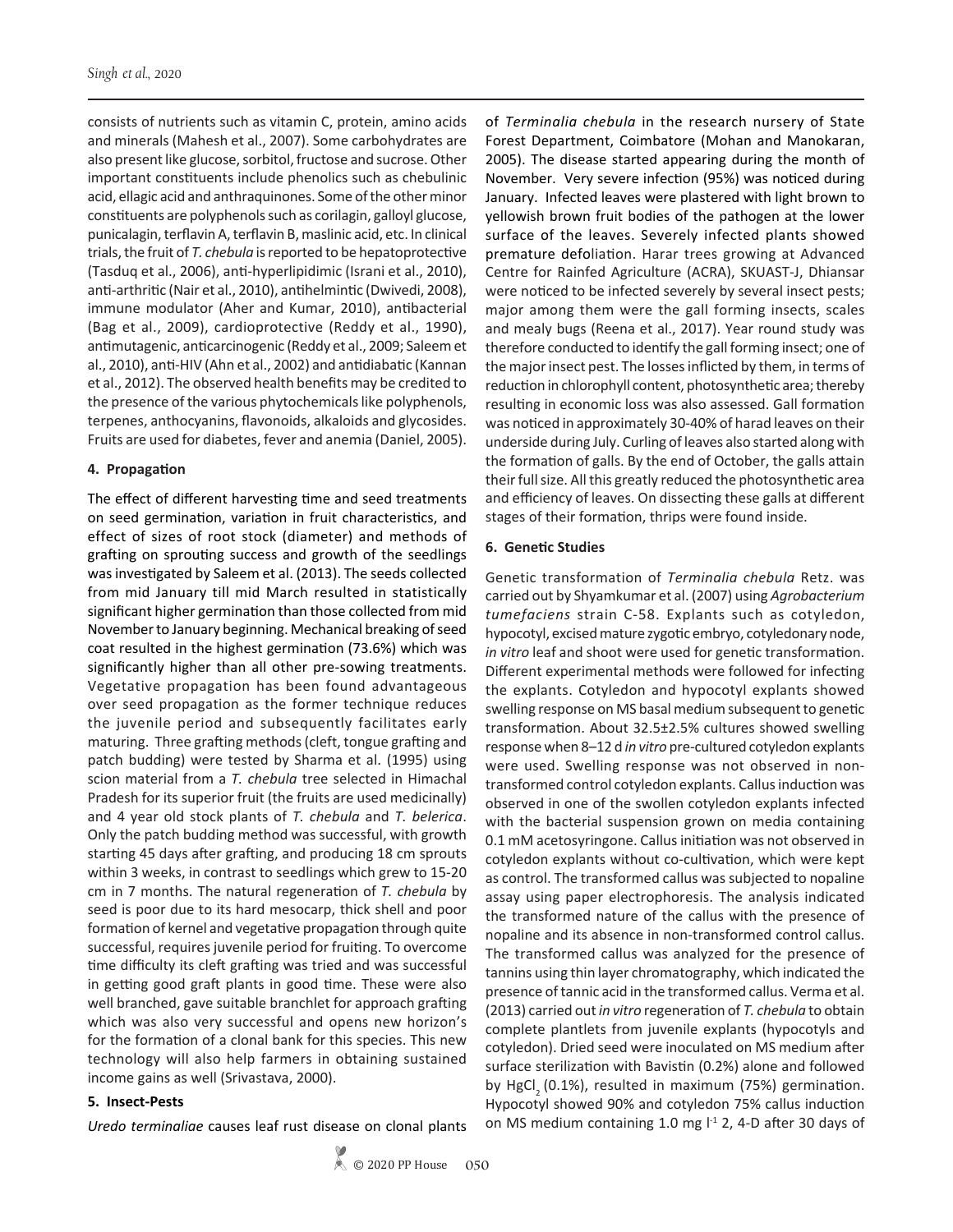inoculation. Shoot regeneration was recorded only from cotyledonary callus on shoot induction medium comprising 1.5 mg  $l<sup>-1</sup>$  BAP with 10 mg  $l<sup>-1</sup>$  NAA with maximum (36.67%) shoot regeneration. Maximum (43.75%) rooting was reported in ½ strength MS medium with 0.5% activated charcoal. Transgenic callus was produced through *Agrobacterium tumifaciens*  mediated genetic transformation carrying *gus* and *npt-II* gene from cotyledonary explants. Co-cultivation (72 h) proceeded by pre-conditioning (72 h) was found best for callus induction. Successful integration of *gus* gene was reported. Ranjini et al. (2015) carried out a study which was aimed to reveal its genetic diversity based on molecular markers from twelve *T. chebula* accessionslocated at Herbal garden, Indian Institute of Horticultural Research, Bengaluru. Molecular diversity was studied using RAPD markers. A total of 8 polymorphic primers produced 314 polymorphic bands and 195 monomorphic bands. Unweighted Pair Group Method with Arithmetic Mean (UPMGA) dendrogram divided the accessions into 2 major clusters. Accession IIHRTc2 and IIHRTc10 showed maximum genetic diversity with 55% similarity. This characterization based on molecular markers will help in identification of economically useful accessions for further crop improvement programme. This genetic diversity analysis study in *T. chebula*  using molecular markers will assist in conservation and further improvement of the species through breeding.

# **7. Production and Marketing**

India is by far the main producing country of Harar. Production of dried fruits in India is estimated to be 100,000 tonnes of which 20% is exported to adjoining countries, Europe and U.S. (World Agroforestry Centre). Large sized fruits fetch higher price in the national and international markets and thus fruit size is an important characteristic. Harar freshly collected and dried immediately have yellowish color and fetch a better price. The demand for its fruit has increased tremendously, because of its medicinal value; its fruits are sold at a price of  $\bar{X}$  10 to 60 kg<sup>-1</sup>. The Harar produced in Morni Hills and the adjoining part of Haryana is in great demand in Pakistan, Afghanistan, Iran, Iraq and other Gulf countries. The Harar fruits are sold at two places (Khari Bawali in New Delhi and Majitha in Amritsar district) in North India. In South India, Coimbatore, Mumbai, Chennai, Nagpur, Bangalore and Indore are the major markets of Harar. Guleria et al. (2017) analyzed the Economics of Production of NTFPs: A case study of Harar (*Terminalia chabula*) in Himachal Pradesh, a sample of 40 farmers each from Sirmour and Kangra district of Himachal Pradesh. They found that the average establishment cost per year was  $\bar{\tau}$  13550 100<sup>-1</sup> plants. The maintenance cost of grafted harar increased from  $\bar{\tau}$  12241.78 to  $\bar{\tau}$  123675.30 during 2<sup>nd</sup> year to 15<sup>th</sup> year and net returns varied from  $\bar{z}$  (-) 12241 to 116262. The payback period worked out to be 9 years, NPV as  $\bar{\tau}$  226106, the benefit-cost ratio as 1.57 and internal rate of return (IRR) as 33% under the present value summation method.

# **8. Problems/Constraints**

The poor germination capacity, lack of natural regeneration and knowledge regarding its propagation are the limiting factors for its adoption in Agroforestry systems. Further its cultivation in Agroforestry systems is constrained by lack of availability of superior selections. Other causes such as hard seed coat, seed predation, peak fruit fall coincided with post monsoon, etc. may also affect on regeneration (Bhardwaj and Chakaborty, 1994; Srivatsava, 2000). Fruits harvested from natural populations for commercial purpose may be one of the major causes for poor natural regeneration in *T. chebula*. The fruits when allowed to lie on the ground have darker color with sometimes mould attack. Tannin content in such decaying fruits is also very low. Mould attack also sometimes occurs on the tree and this is mentioned as the major cause of poor quality of myrobalans.

# **9. Conclusion**

Due to commercial importance of *T. chebula*, several farmers have shown interest in bringing the species under cultivation. These farmers should be trained for vegetative propagation of improved varieties. Complete absence of natural regeneration of Harar in its natural population confirms the urgency of propagation of the species with the help of artificial techniques. Overall, the Government support is mandatory in terms of value addition and marketing of Harar to improve the economic growth and stability of the farmers.

# **10. References**

- Aher, V.D., Kumar, A., 2010. Immunomodulatory effect of alcoholic extract of *Terminalia chebula* ripe fruits. Journal of Pharma Sciences and Research 2, 539–544.
- Ahn, M.J., Kim, C.Y., Lee, J.S., Kim, T.G., Kim, S.H., Lee, C.K., Lee, B.B., Shin, C.G., Huh, H., Kim, J., 2002. Inhibition of HIV-1 integrase by galloyl glucoses from *Terminalia chebula* and flavonol glycoside gallates from Euphorbia pekinensis. Planta Med 68, 457–459.
- Bag, A., Bhattacharyya, S.K., Bharati, P., Pal, N.K., Chattopadhyay, R.R., 2009. Evaluation of antibacterial properties of Chebulic myrobalan (fruit of *Terminalia chebula* Retz.) extracts against methicillin resistant Staphylococcus aureus and trimethoprimsulphamethoxazole resistant uropathogenic *Escherichia coli*. African Journal of Plant Sciences 3, 25–29.
- Bhardwaj, S.D., Chakraborty, A.K., 1994. Studies on time of seed collection, sowing and pre-sowing seed treatments of *Terminalia bellirica* Roxb. and *Terminalia chebula* Retz. Indian Forester 120, 430–439.
- Burkill, H.M., 1985. The useful plants of west tropical Africa. 2<sup>nd</sup> edition, Royal botanic garden, Kew richnd, United Kingdom 2, 960.
- Daniel, M., 2005. Medicinal plants, chemistry and properties. Oxford and IBH Company Publishing Company Private Limited, New Delhi, 184–185.